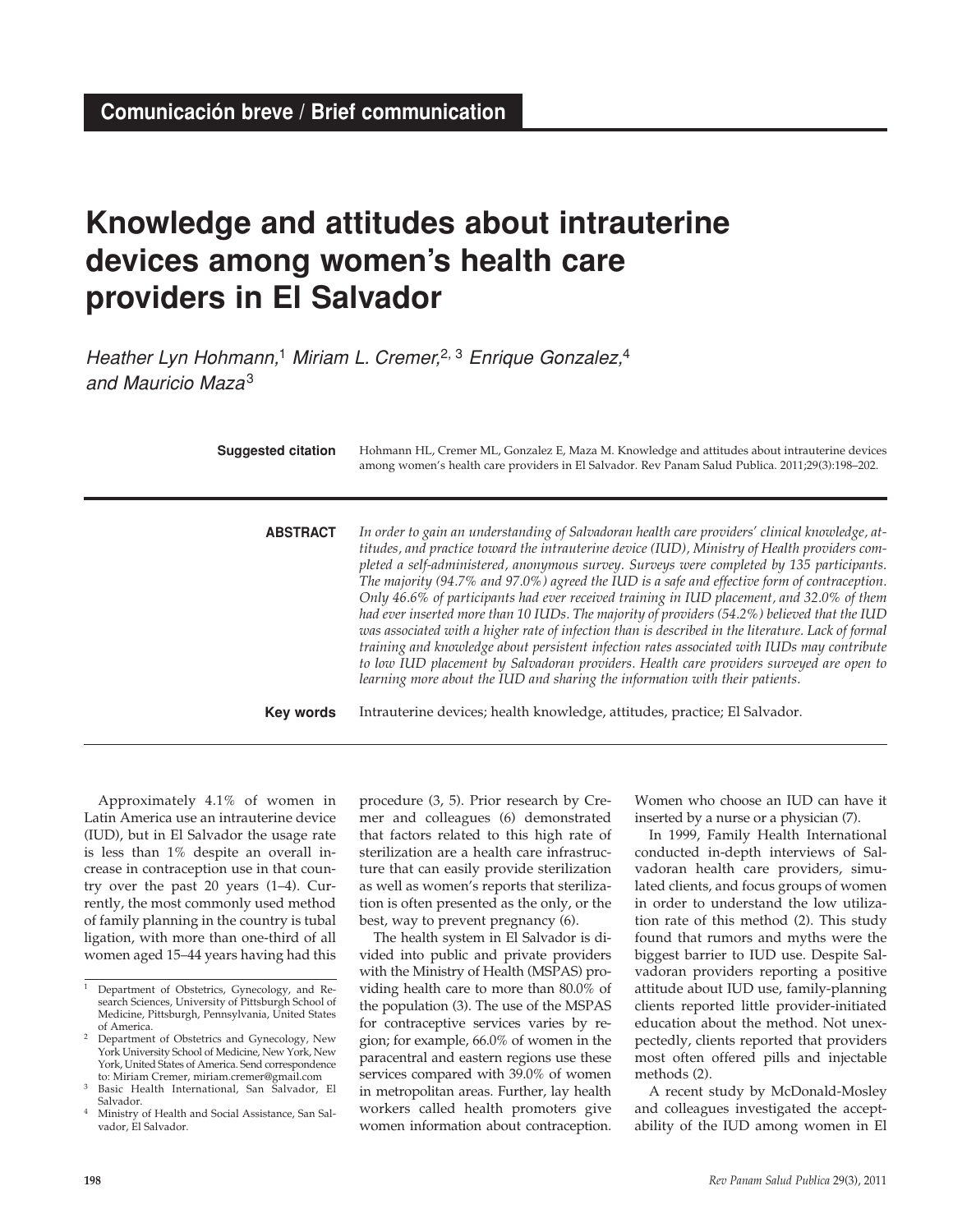Salvador (8). This research demonstrated that the most common reasons for not using the IUD were fear of insertion and fear of partner disapproval. Despite women's fear of the method, almost 20% of those surveyed responded that they were interested in using the IUD. Additionally, women using contraception were three times more likely to be interested in the IUD and women who received IUD information from a health care provider were five times more likely to be interested than those who received information from a friend or family member (8).

Providers' attitudes, knowledge, and experience with the IUD can affect usage rates (2, 9–11). The purpose of this study was to survey Salvadoran women's health care providers about their attitude, knowledge, and experience with this method. Given that much of the data examining IUD use in El Salvador were collected almost 10 years ago, it was considered judicious to gain an understanding of IUD use in current clinical practice. Further, the study sought to determine whether limited experience with this form of contraception influenced provider knowledge or attitude. With this information, it is hoped that interventions can be developed to help increase IUD usage in this population.

This survey was conducted through the nongovernmental agency Basic Health International after review and approval by institutional review boards from the University of Pittsburgh, New York University, and the institutional review board of the Superior Council of Public Health of El Salvador. Basic Health International's mission is to provide training opportunities for local health care providers in low-resource settings. Additionally, this organization collaborates at a national level with MSPAS to help develop sustainable health care policies. The work done by Basic Health International occurs in the paracentral region of El Salvador. This area encompasses 71 health units with 233 full-time health providers. A convenience sample of local women's health care providers working with MSPAS—including physicians, nurses, medical students in their final year of training practicing their social service as general medical practitioners, and health promoters—were identified to complete this survey.

An original survey was developed based on the goals of this study. The survey was anonymous and self-administered in Spanish. After oral consent was obtained, participants were asked to complete the survey. The survey consisted of 24 questions and took approximately 20 minutes to complete. Questions were asked in multiple-choice format with the exception of one area that allowed providers to expand in an open-ended fashion about common myths they have encountered about the IUD in their practice. Survey questions were designed to assess providers' training, demographics, current practice, and experience with IUD insertion. Additionally, questions were asked to elicit each participant's knowledge base about IUD efficacy and infection rates. Providers' attitudes were assessed by asking how much they agreed with a number of statements about the IUD, including questions about the types of patients in whom they would place an IUD. This was accomplished by listing a variety of hypothetical clinical situations such as an unmarried woman, a woman with a history of pelvic inflammatory disease, a nulliparous patient, and a woman who desired more children in the future. Providers were also asked whether they believed the IUD was a safe and effective form of contraception, whether they believed they had appropriate time to counsel patients about the method, and

whether they believed their patients were interested in learning more about it.

Data were collected from April 2008 through August 2008. Demographic data were compiled and descriptive statistics were generated as the main outcomes. Pearson's chi square, Pearson's correlation, and logistic regression were used as appropriate. Testing was done for associations between being trained to place IUDs and having placed more than 10 IUDs during a career, demographics, attitudes, and knowledge. Testing was also done for associations between having placed more than 10 IUDs during a career with demographics, attitudes, and knowledge as variables. A value of *P* < 0.05 was considered statistically significant. Data were analyzed with Stata 9.0 (Stata Corporation, College Station, TX, United States of America).

A total of 142 providers were approached to complete the survey and 135 surveys were completed (95.0%). Demographic characteristics are presented in Table 1. Of the 135 participants who completed the survey, 132 (97.8%) selfreported as being doctors, nurses, or medical students in their last year of training completing their social service year. Either health promoters or participants who reported themselves as "other" completed the three additional surveys. Sixty-three participants (46.6%)

|  | TABLE 1. Demographics of study population, El Salvador, 2008 |  |  |  |  |
|--|--------------------------------------------------------------|--|--|--|--|
|--|--------------------------------------------------------------|--|--|--|--|

| Demographic category               | Number         | Percent <sup>a</sup> |
|------------------------------------|----------------|----------------------|
| Age (years)                        |                |                      |
| Median                             | 36             |                      |
| Range                              | $21 - 57$      |                      |
| Profession                         |                |                      |
| Physician                          | 82             | 60.7                 |
| <b>Nurse</b>                       | 42             | 31.1                 |
| Medical student <sup>b</sup>       | 8              | 5.9                  |
| Other <sup>c</sup>                 | 3              | 2.3                  |
| Gender                             |                |                      |
| Male                               | 38             | 28.6                 |
| Female                             | 95             | 71.4                 |
| Years since completion of training |                |                      |
| < 5                                | 37             | 31.1                 |
| $5 - 10$                           | 49             | 41.2                 |
| $10 - 15$                          | 15             | 12.6                 |
| >15                                | 18             | 15.1                 |
| Work setting                       |                |                      |
| Hospital                           | 14             | 10.4                 |
| Urban clinic                       | 48             | 35.6                 |
| Rural clinic                       | 10             | 7.4                  |
| Public health clinic               | 59             | 43.7                 |
| Other                              | $\overline{4}$ | 2.7                  |

a May not sum to 100% due to rounding.

b Includes medical students in last year of training practicing their social service as general practitioners.

c Includes local health promoters.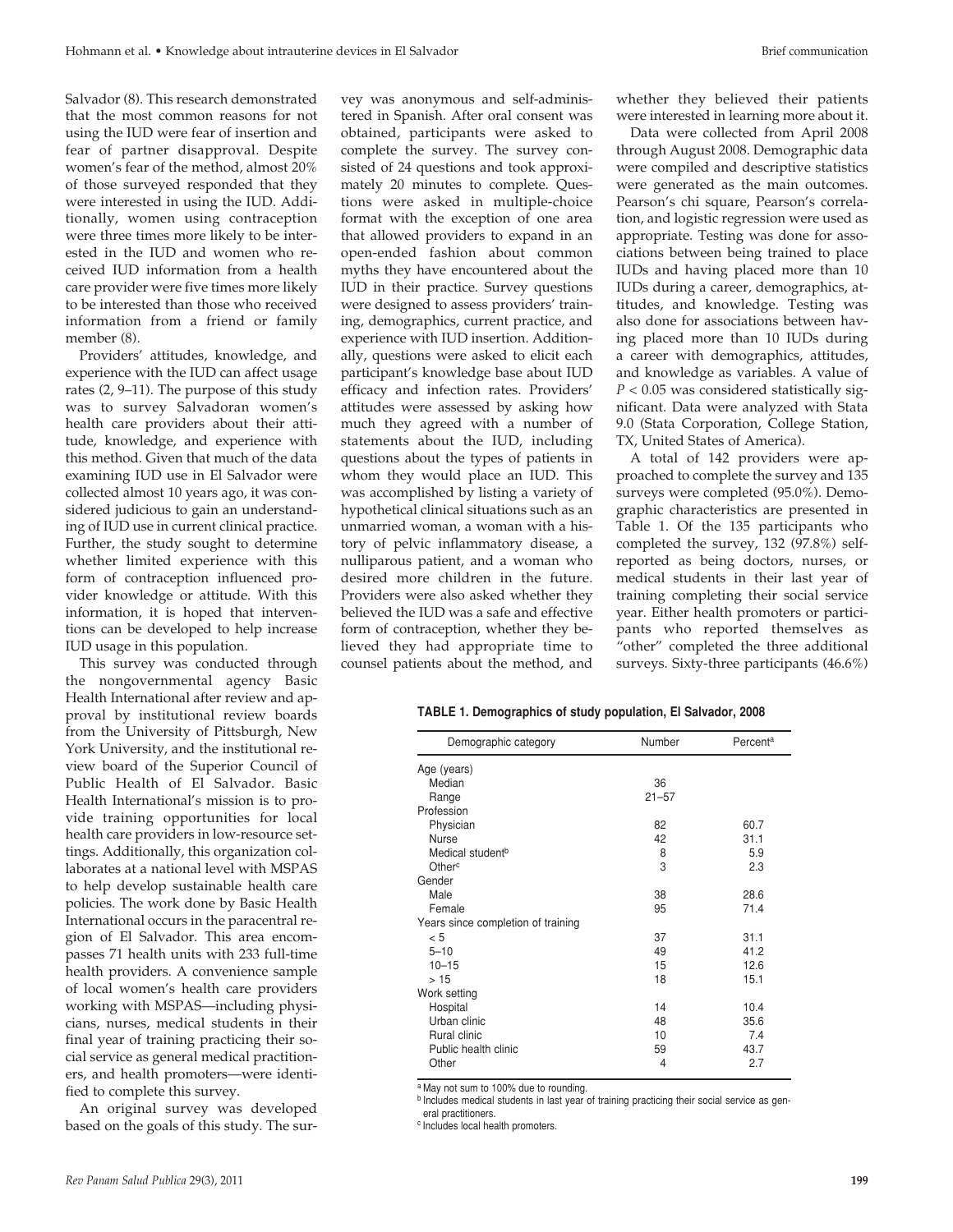| TABLE 2. Women's health providers' experience with IUD training and insertion, by profession, |  |  |  |  |
|-----------------------------------------------------------------------------------------------|--|--|--|--|
| El Salvador, 2008                                                                             |  |  |  |  |

|                                             | Possible providers <sup>a</sup> |         | Physicians |         | <b>Nurses</b> |         |
|---------------------------------------------|---------------------------------|---------|------------|---------|---------------|---------|
| <b>IUD</b> experience                       | Number                          | Percent | Number     | Percent | Number        | Percent |
| Trained to insert IUD                       | 63                              | 46.6    | 39         | 48.1    | 20            | 47.6    |
| Inserted $> 1$ but $< 10$ IUDs in past year | 30                              | 49.1    | 17         | 43.6    | 10            | 52.6    |
| Inserted > 10 IUDs in past year             |                                 | 1.6     |            | 2.6     | 0             | 0.0     |
| Inserted > 10 IUDs during career            | 18                              | 31.6    | 14         | 35.9    | 4             | 26.7    |
| Inserted > 50 IUDs during career            | 5                               | 8.8     | 5          | 12.8    | 0             | 0.0     |

**Note:** IUD: intrauterine device.

a Includes only providers who have the possibility to train in IUD insertions.

self-reported having training in IUD insertions, and 61 of them self-reported as being a doctor, nurse, or medical student. Of all providers who were trained in IUD insertions, 1.6% had inserted more than 10 IUDs in the past year and only 31.6% had inserted more than 10 IUDs in their career. Training and experience with IUD insertion is further divided by profession in Table 2. Having training in IUD insertion was associated with having completed more years of practice ( $P < 0.01$ ). The three most common forms of contraception prescribed by the providers surveyed were injectables, oral contraceptive pills, and the IUD, reported by 75.2%, 16.5%, and 12.8% of providers, respectively.

When asked about the efficacy of the IUD, 87.2% of providers correctly identified the method's ability to prevent pregnancy. No participants reported a less than 90.0% efficacy rate for the IUD. Eighty-eight percent were able to correctly answer how long it takes a woman to return to fertility after IUD removal. The majority of providers (54.2%) believed that the IUD was associated with a higher rate of infection than is described in the literature. Women's health care nurses were more likely than physicians to correctly identify the correct rate of infection, although the difference is not statistically significant: 57.5% for nurses and 42.5% for physicians. Interestingly, neither having training in IUD insertion nor having inserted more than 10 IUDs during a career was associated with correctly answering the knowledge-based questions discussed above.

Participants generally had positive feelings about use of the IUD (see Figure 1). The majority of participants (94.7%) agreed or strongly agreed that the IUD was a safe form of contraception. Additionally, 97.0% of responders agreed or strongly agreed that the IUD is an effective form of contraception, and only 5.2% of responders agreed or strongly agreed that the IUD was an abortifacient. Survey participants reported positive attitudes about the IUD regardless of training as logistic regression failed to find an association between having IUD training or having inserted more than 10 IUDs during a career and having a positive attitude about the IUD.

Only 34.6% of providers believed they had enough time in their schedules to discuss this method with their patients. When participants were categorized into groups based on profession, more nurses than physicians reported having the time to discuss this method with patients— 45.0% and 30.5%, respectively—but this difference is not statistically significant. Unfortunately, providers trained in IUD insertion were less likely to believe that they had adequate time to discuss this method with their patients (*r* = 0.17,  $P = 0.04$ ). On the other hand, being a provider who had placed more than 10 IUDs during a career was correlated with believing there was adequate time to discuss this method with patients (*r* = 0.46, *P* < 0.01). Despite the majority of providers reporting that their time was limited, 68.9% reported that their patients would like to learn more about the IUD. Additionally, 96.2% of providers thought there were myths among their patients about this method of contraception.

When providers were given hypothetical clinical situations, 79.1% agreed that they would be comfortable placing an IUD in a woman who had not finished childbearing. Only 41.4% of respondents agreed to being comfortable placing IUDs in nulliparous patients, although 64.4% of providers reported feeling comfortable placing an IUD in an unmarried woman when parity was not specified. For the clinical scenario in which the patient had a history of a pelvic infection (PID) in the past, only 5.9% of providers

**FIGURE 1. Attitudes of surveyed women's health providers about the use of the IUD according to documented profession, El Salvador, 2008**



**Note:** IUD: intrauterine device. PID: pelvic infection. Others include medical students completing their final year of education practice in their social service as general practitioners and local health promoters.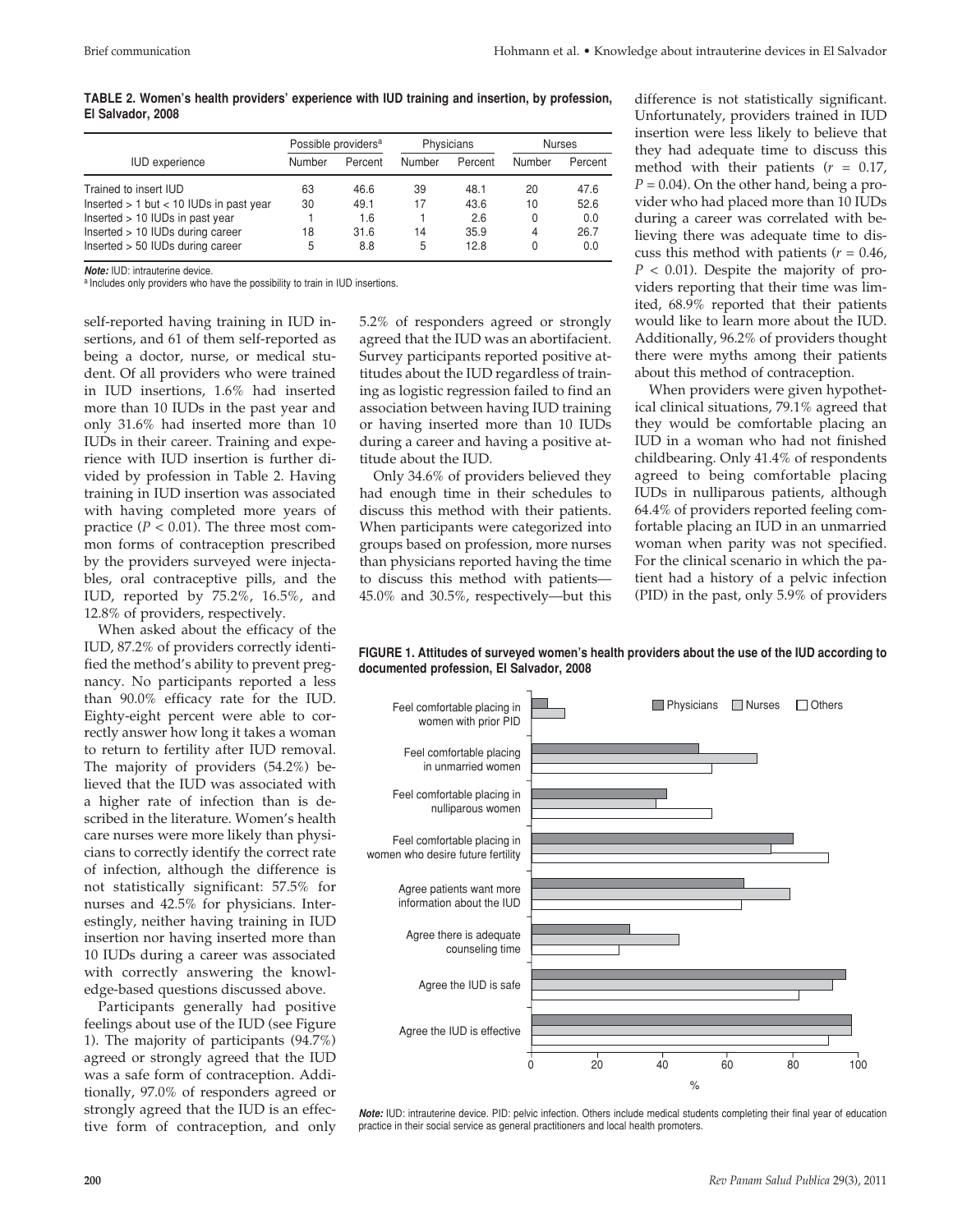reported feeling comfortable placing an IUD, although time since infection or pregnancy since past infection was not specified.

A majority of women's health care providers surveyed had a positive attitude toward the IUD, despite only a minority of those surveyed having formal training in IUD insertion. Further, even for those providers trained in IUD insertion, the overall number of IUDs inserted in the past year or over a lifetime of practice remains low. It is unclear whether this low number reflects the overall low rate of use of this method in El Salvador. Most providers were able to correctly identify IUD efficacy rates and a woman's ability to return to fertility after the device's removal. However, despite good attitudes and an otherwise good knowledge base about the method, providers, regardless of training, believed a high rate of PID was associated with use of the IUD.

The data demonstrate that most health care providers surveyed overestimate the rate of PID associated with IUD use, despite the overall low rate reported in the literature of 1.6 per 1 000 womanyears of use (12). Furthermore, providers felt uncomfortable placing an IUD in a woman with a history of PID despite the World Health Organization (WHO) rating IUD use as unrestricted with a history of PID followed by subsequent pregnancy; even without a subsequent pregnancy, the benefits usually outweigh the risks (13). Unfortunately, the survey did not specify time since infection or severity of past infection or if the hypothetical patient had a pregnancy since the diagnosis of a pelvic infection. This lack of information among those surveyed may have distorted the data. The belief that IUDs have a strong link to PID may be reflected in the low percentage of providers who would recommend this method for nulliparous women because of the association of PID with tubal factor infertility. Similar misconceptions about a possible causal relationship between IUDs and pelvic infections has been reported in a survey of providers in the United States of America, despite the WHO rating the IUD as having benefits that outweigh risks when used in nulliparous patients (9, 10, 13). Additionally, one-third of providers were uncomfortable placing IUDs in unmarried women. It is unclear from the data whether the same providers would be uncomfortable

prescribing all contraceptives to unmarried women or if it is specific just to the IUD. Again, this finding may be a reflection of the belief in a causal link between IUD use and PID. It is certainly possible that providers' prescribing habits are influenced by these attitudes and this factor deserves further investigation.

The findings indicate the need for further formal IUD training for providers of contraception. The fact that a vast majority of those surveyed indicated that they believe this method is safe and effective and that their patients were interested in learning more about the IUD indicates that they may be open to formal training in the method. The participants are primary care providers with health care responsibilities beyond gynecologic care and contraception counseling, therefore demonstrating that counseling about and placement of the IUD can be accomplished in a short time in an office setting is important in order to address participants' concerns about time utilization. Accordingly, formal IUD training should include not only training in actual placement of the IUD in real clinical settings but also needs to include evidence-based information that could help dispel some misconceptions about IUD use. Additionally, the study demonstrates the important role that nonphysician health care providers play in the delivery of family planning in El Salvador. Training programs need to include all members of the health care team, with a strong emphasis on training for nurses, who play a vital role in IUD counseling as well as insertions.

There are limitations to consider when interpreting the results. First, the study did not differentiate among providers with specialty training or capture information specifically about obstetric and gynecologic providers. Also, information was included on all participants, including medical students and health promoters, who reported training in IUD insertion. Although it is possible that the students surveyed would have had training in IUD insertion, as they were all students in their final year working as general practitioners during a service year, it is assumed that professionals working as health promoters would not be inserting IUDs as part of their practice. Although it may be argued that including these responders may have influenced the results, it was decided to include these responses as only 3 of the

135 participants (2.2%) reported their profession as something other than a doctor, nurse, or medical student. As it was not possible to verify formal training for any of the participants, it was decided to count all participants' selfreported IUD insertion training regardless of profession. An additional limitation to the study is that most of the data the survey captured were quantitative data, thus limiting subjects' ability to express their attitudes and experience. Clearly, it is possible that the study failed to capture certain subject beliefs and attitudes that could be important for understanding the low utilization of the IUD in El Salvador. Additionally, the subjects may not truly represent Salvadoran women's health care workers as a whole as they were sampled from health care workers with MSPAS in the paracentral region of the country, leading to the possibility of selection bias. It was not possible to capture data on private physicians or health care workers not associated with MSPAS. Although the majority of the population receives care from the population of providers the sample was drawn from, the results would be more generalizable if it were possible to capture other health care providers working in the country. There is also a need to be concerned about the possibility of response bias from the sample population. Respondents may have answered the questions about the IUD in a way that they thought would please the researchers rather than based on their true beliefs. Last, for the purpose of this study it was considered clinically significant if those surveyed had placed more than 10 IUDs during their career. Although this number was considered clinically significant for this population because of the overall limited experience they had with IUD placement, it is important to appreciate that it is still a limited overall number of IUD insertions. Clearly, the findings on providers' attitudes and knowledge may have been affected by this assumption.

Despite limitations in the study design, the findings have important implications and contribute to the limited data available on this subject. Most providers reported having patients who were interested in using the IUD. The results suggest that there is a lack of provider training, and even for the providers who are trained to insert IUDs there is an overall lack of experience. Additionally,